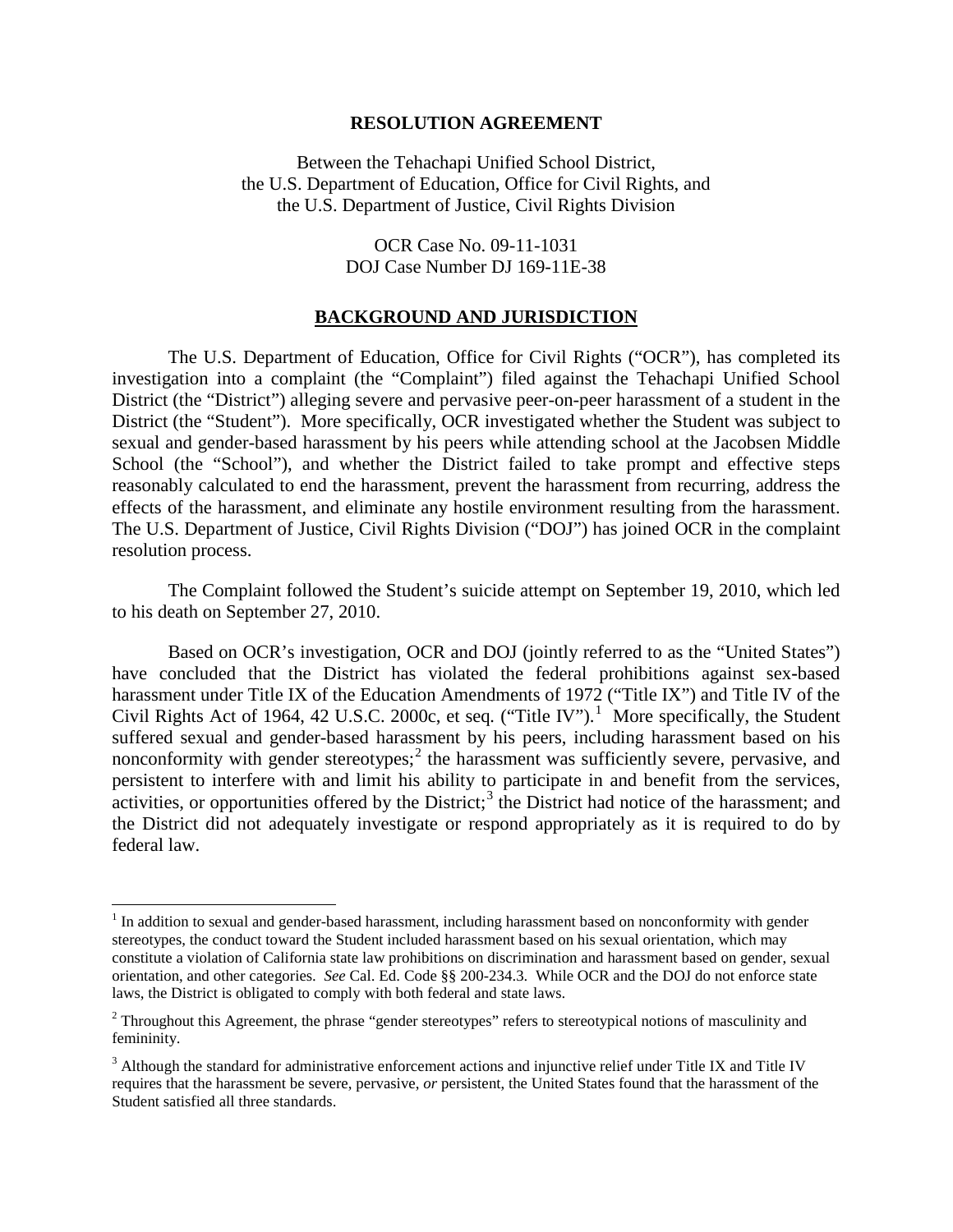The District disagrees with and disputes the United States' findings and conclusions. Nonetheless, the Board of Trustees ("Board") wishes to clearly communicate its commitment to ensuring an educational environment free from harassment, in which the individual civil and constitutional rights of each student are protected. The District therefore agrees that the District will research, develop, and implement policies, procedures, and practices designed to: (i) educate students and staff regarding the harmful effects such behavior may have on individuals; (ii) educate staff regarding the proper investigation and means of eliminating such harassment and its harmful effects; and (iii) monitor the educational climate at its schools in order to regularly assess and appropriately address the presence and effect of peer-on-peer harassment at the District's schools.

To advance these goals, and to enable the District to reach compliance with its obligations under federal law, the United States and the Board voluntarily agree to resolve OCR Case No. 09-11-1031 and DOJ Case No. DJ 169-11E-38 pursuant to the Terms of the Agreement described below. Although the District enters into this Agreement voluntarily, it acknowledges that the Agreement is binding, and that the District will be bound by its terms so long as it is in effect, regardless of changes in the District's administration, including of the Superintendent or Board.

### **TERMS OF THE AGREEMENT**

In order to resolve the disputed violations, the District will take effective steps designed to prevent harassment in its education programs and activities including, and in particular, sexual and gender-based harassment; fully investigate conduct that may constitute harassment; appropriately respond to all conduct that may constitute harassment; and mitigate the effects of harassment, including by eliminating any hostile environment that may arise from or contribute to harassment. The District also will retain the Equity Alliance at Arizona State University or another third-party consultant mutually agreed upon by the parties (the "Equity Consultant") to consult with the District in its efforts to comply with the terms of this Agreement as outlined below. In turn, OCR will not initiate enforcement action and DOJ will not initiate litigation regarding the Complaint provided that the District implements the provisions of this Agreement in good faith. As used in this Agreement, the term "sex-based harassment" includes both sexual harassment and gender-based harassment. The term "sexual harassment" means unwelcome conduct of a sexual nature. The term "gender-based harassment" means non-sexual harassment of a person because of the person's sex and/or gender, including, but not limited to, harassment based on the person's nonconformity with gender stereotypes. This Agreement will remain in force for at least five (5) school years, and will not terminate prior to the end of the 2015-2016 school year.

### **I. REVISED POLICIES AND REGULATIONS**

A. On or before July 15, 2011, the District will submit proposed revisions to the United States of all of its policies, regulations, and internal guidance related to harassment in order to specifically address gender-based harassment, as well as sexual and other forms of prohibited harassment. The District policies and regulations to be revised include, but are not limited to: Board Policy 0410 (Nondiscrimination in District Programs and Activities); Board Policy 5145.3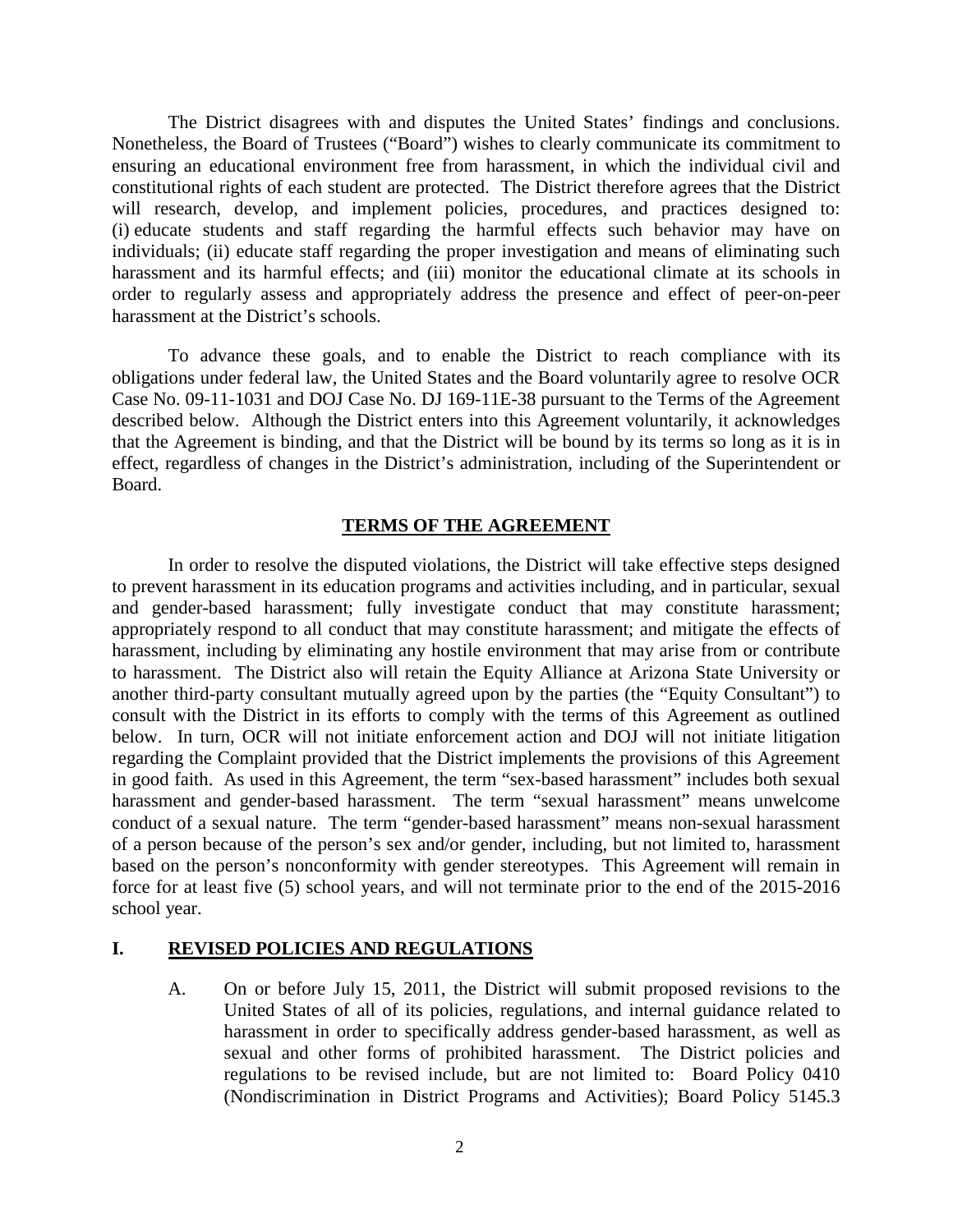(Nondiscrimination/Harassment); Board Policy 5145.7 (Sexual Harassment Policy); Administrative Regulation 5145.7 (Sexual Harassment Regulation) and the District's Uniform Complaint Procedure (UCP).<sup>[4](#page-2-0)</sup> The internal guidance includes the District's Administrator Guidance Regarding Response to Sexual Discrimination and Harassment (Administrator Guidance). The revisions will include the following:

- 1. Expand the scope of the Sexual Harassment Policy and Sexual Harassment Regulations so that, in addition to sexual harassment, they apply to gender-based harassment. This will entail, at a minimum:
	- a. changing the title of the Sexual Harassment Policy to "Sexual Harassment and Gender-Based Harassment Policy";
	- b. changing the title of the Sexual Harassment Regulation to "Sexual Harassment and Gender-Based Harassment Regulation";
	- c. in the revised Sexual Harassment and Gender-Based Harassment Policy's introductory paragraph, replacing the sentence reading, "The Board prohibits sexual harassment of students by other students, employees, or other persons, at school or at schoolsponsored or school-related activities." with, "The Board prohibits sexual harassment and gender-based harassment (collectively, "sex-based harassment") of students by other students, employees, or other persons, at school or at school-sponsored or school-related activities.", and replacing all subsequent references to "sexual harassment" with "sex-based harassment":
	- d. in the revised Sexual Harassment and Gender-Based Harassment Regulation, adding a section addressing gender-based harassment that will, similar to the existing language on sexual harassment, separately define and provide examples of gender-based harassment; and
	- e. in the revised Sexual Harassment and Gender-Based Harassment Regulation, under the heading, *School-Level Complaint Process/Grievance Process*, replacing the sentence reading, "Any student who believes he/she has been subjected to sexual harassment or who has witnessed sexual harassment may file a complaint with any school employee." with "Any student who believes he/she has been subjected to sexual harassment or genderbased harassment (collectively, "sex-based harassment"), or who has witnessed or has knowledge of such harassment, may file a

ı

<span id="page-2-0"></span><sup>&</sup>lt;sup>4</sup> Except where specific policies, regulations, or other documents are identified by name, all references in this Agreement to the District's "policies and regulations" refer to all documents identified in this paragraph and all other similar District documents that pertain to discrimination or harassment based on sex that will be revised subject to this Agreement.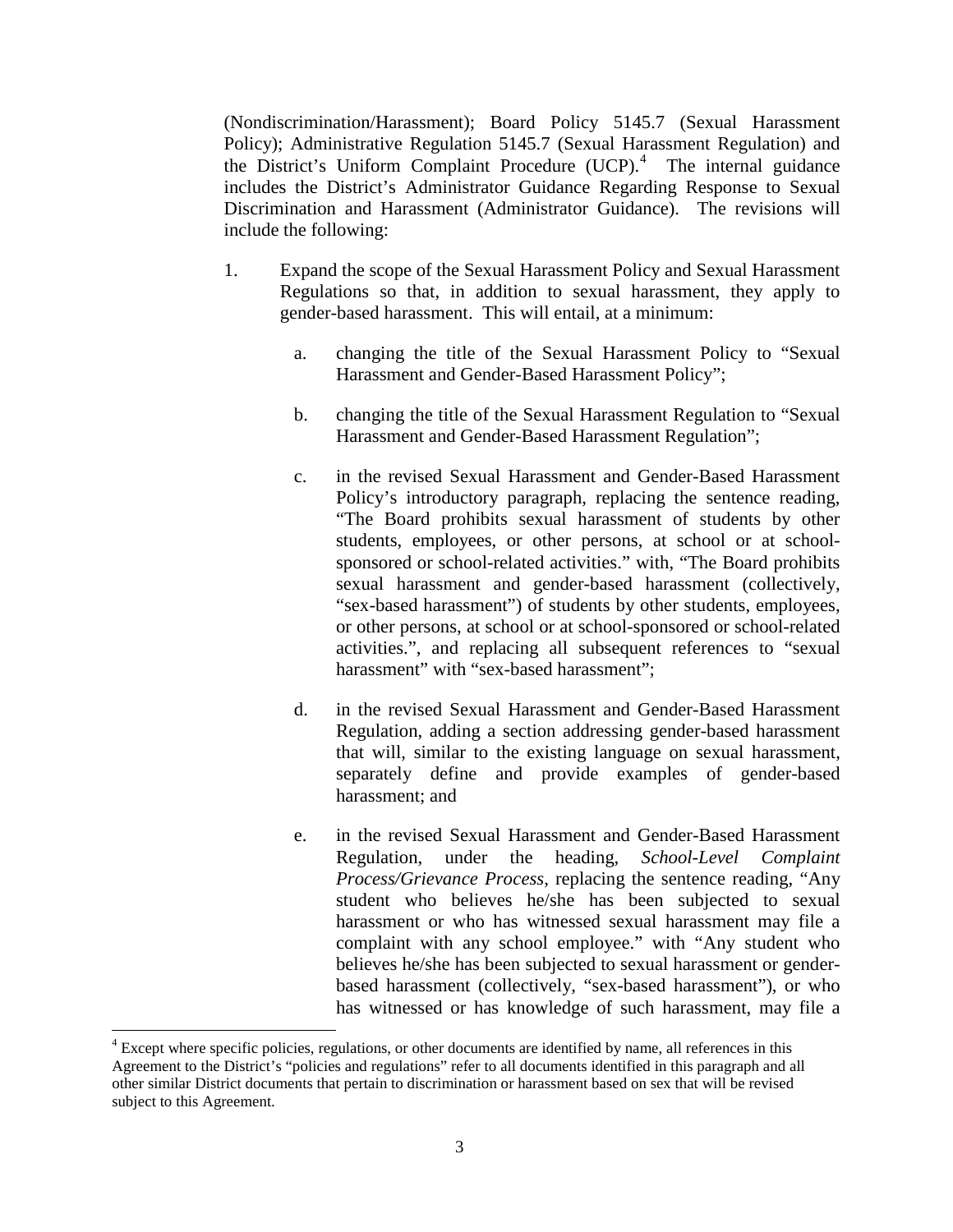complaint with any school employee.", and replacing all subsequent references to sexual harassment with "sex-based harassment."

- 2. Revise the Sexual Harassment and Gender-Based Harassment Regulation, under the heading *Investigative Process,* to ensure the adequate, reliable, and impartial investigation of complaints. The proposed revisions will include, at a minimum, requirements that:
	- a. administrators refer complainants to law enforcement authorities where appropriate;
	- b. the District follow the procedure regardless of whether the alleged harassment also is being investigated by another agency, including a law enforcement agency, unless particular procedural steps would directly impede a criminal investigation;
	- c. the District utilize a preponderance of the evidence standard to evaluate sex-based harassment complaints (*i.e.*, it is more likely than not that sex-based harassment occurred); and
	- d. all persons involved in conducting investigations have training or experience in handling complaints of sex-based harassment and in the applicable District policies and complaint procedures.
- 3. Provide examples in both the revised Sexual Harassment and Gender-Based Harassment Policy and Regulation of types of corrective action that may be appropriate where sex-based harassment is found to have occurred, including the provision of counseling to students who have been subjected to or who have engaged in sex-based harassment;
- 4. Revise the District's other policies and regulations to clarify that each covers all forms of sex-based harassment, including sexual harassment and gender-based harassment;
- 5. Revise the UCP to specify that sexual and gender-based harassment will be resolved pursuant to the revised Sexual Harassment and Gender-Based Harassment Regulation; and
- 6. Revise the Administrator Guidance to:
	- a. be renamed "Administrator Guidance Regarding Discrimination and Harassment Based on Sex";
	- b. specify that the guidance applies to all forms of sex-based discrimination and harassment, specifically identifying genderbased harassment;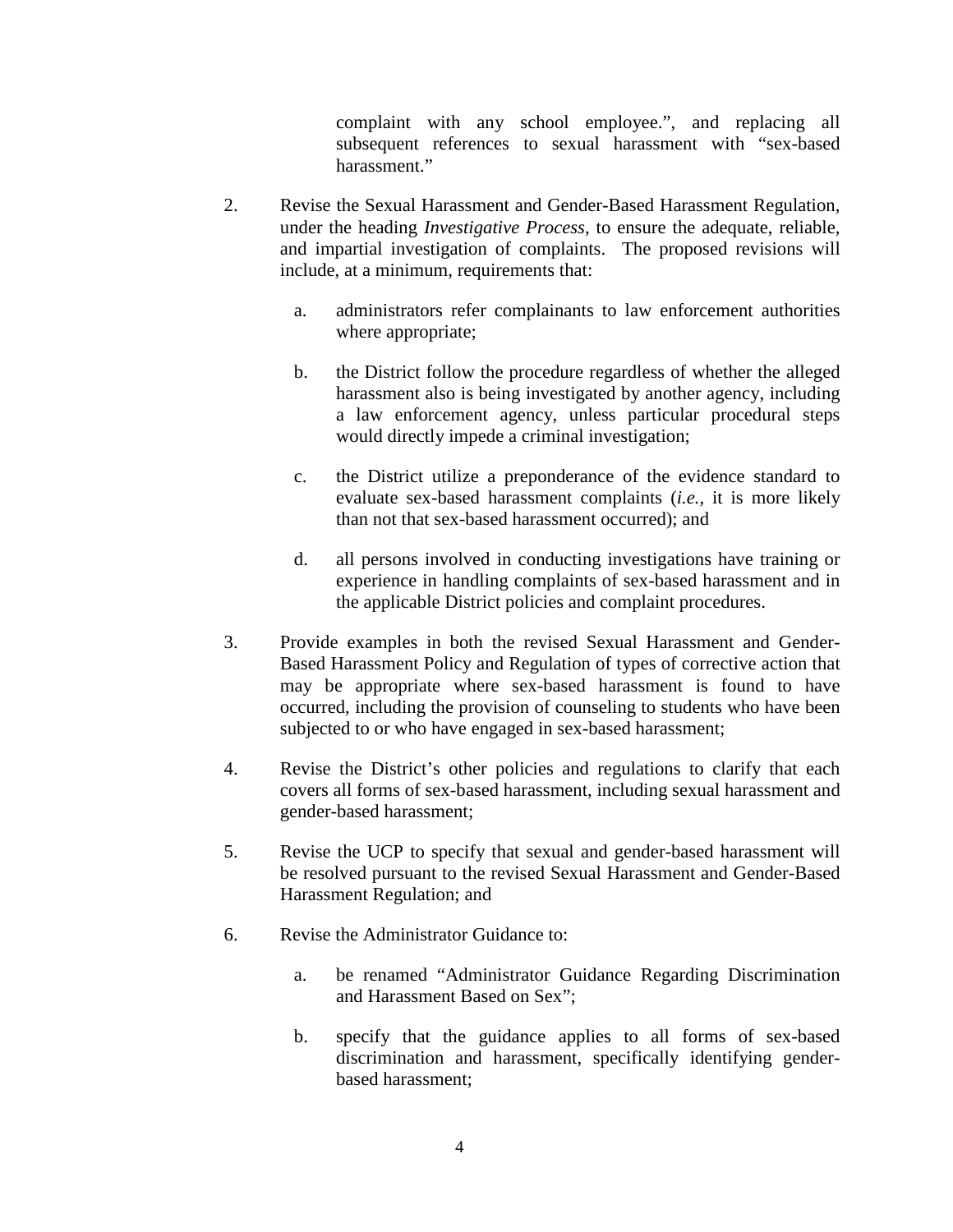- c. state the District's responsibility to respond appropriately to any notice of possible sex-based harassment or discrimination, regardless of whether a formal complaint is filed; and
- d. state that when a student experiences harassment or other discrimination based on both sex and sexual orientation, the District must respond appropriately under its policies and regulations.
- B. If the United States chooses to provide comments on the District's proposed revisions, it will do so no later than August 1, 2011. The District will incorporate the United States' comments, unless there is disagreement, in which case the District and the United States will work together in good faith to resolve all disagreements. If the parties are unable to agree on the revisions by August 17, 2011, the United States may pursue relief under the enforcement provisions of ¶ VII.B. below.
- C. Following the United States' approval, or enforcement action if necessary, the District will adopt the revised policies, regulations, and internal guidance within fourteen (14) calendar days. It is the intent of the parties that the revised policies, regulations, and internal guidance be adopted no later than August 17, 2011.
- D. No later than August 31, 2011, the District will notify all of its students, their parents and guardians, and employees of its revised policies, regulations, and internal guidance by:
	- 1. providing written notice of the revised policies and regulations to all parents in the District by mail and by posting the revised policies and regulations on the District's website;
	- 2. providing written copies of its revised Administrator Guidance to all school- and District-level administrators;
	- 3. providing the annual notifications required in the "Notifications" section of the revised Sexual Harassment Regulation; and
	- 4. publishing the revised policies and regulations, the name and contact information of the school-level and District-level individuals responsible for receiving sex-based discrimination complaints (including the District's Title IX Compliance Officer), and contact information for OCR and the DOJ, on the District website and each individual school's website, and in each school's student and employee handbooks.
- E. Within forty-five (45) school days of the start of the 2011-2012 school year and following the trainings of District officials and employees listed in ¶¶ III.D.-F. below, and then annually thereafter, the District will host a parent and community meeting, at which District officials, including, but not limited to, the Superintendent, Title IX Compliance Officer, and school principals and vice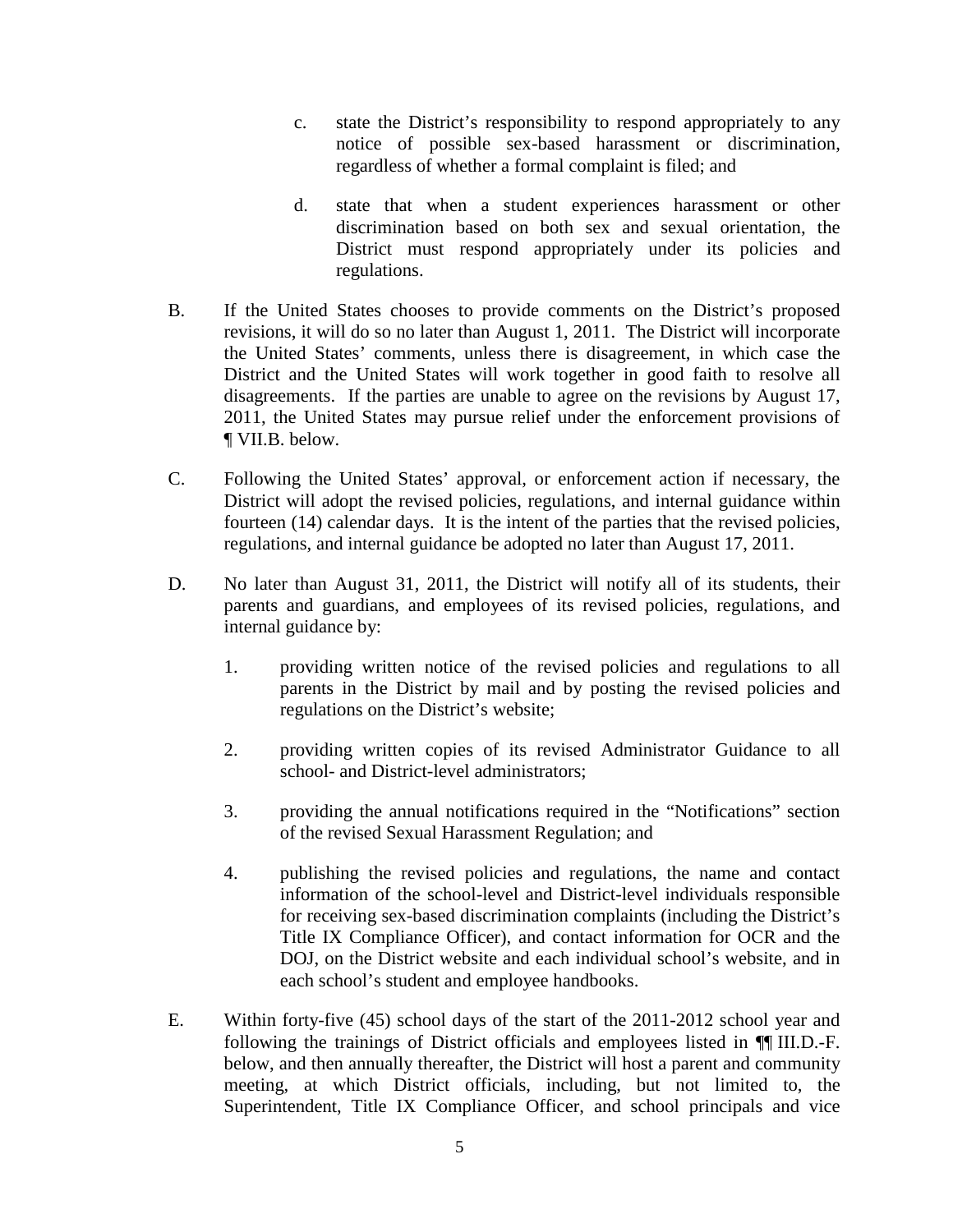principals, will: (i) present an overview of and respond to questions about the District's revised policies and regulations for sex-based harassment, including the steps the District is taking to train its employees and instruct its students on these policies and regulations; (ii) provide information regarding the age-appropriate instruction that will be provided to students pursuant to this Agreement; and (iii) provide information on additional District, local, state, federal, and nongovernmental resources for students and parents concerning all forms of discrimination and harassment, including sex -based harassment, bullying, and suicide prevention.

F. Once the District adopts policies and regulations related to sex-based harassment pursuant to the terms above, the District will not substantively modify those policies and regulations during the period of the Agreement without the written approval of the United States. Such approval shall not be unreasonably withheld. All requests to modify such policies and regulations must be made in writing. The United States may reject proposed modifications that are not consistent with the terms of this Agreement or applicable federal civil rights laws.

# **II. IMPLEMENTATION OF POLICIES AND REGULATIONS**

- A. To ensure compliance with the District's revised Sexual Harassment and Gender-Based Harassment Policy and Regulation, the District will develop to the satisfaction of the United States, and institute a District-wide system for District review of school-level investigations and resolutions of student and employee conduct that may constitute sex-based harassment, including sexual and genderbased harassment. That system will require, at minimum, that:
	- 1. the District appoint a designated District-level official (the "Designated Official"), with appropriate training on the requirements of Title IX and expertise in investigating and responding to discrimination and harassment;
	- 2. the Designated Official review all school-level incident reports to ensure that all alleged incidents that involved possible sex-based harassment were properly identified as such;
	- 3. for each incident report, discipline referral, informal complaint, and formal complaint involving possible sex-based harassment, the Designated Official evaluate, within five (5) school days of receiving the report, referral, or complaint:
		- a. the investigating official's findings and the basis for those findings in supporting documentation, including, but not limited to the complaint, names of witnesses, interview notes, correspondence with the parents of the student subject to the harassment and offending student(s), discipline referral(s), and documentation of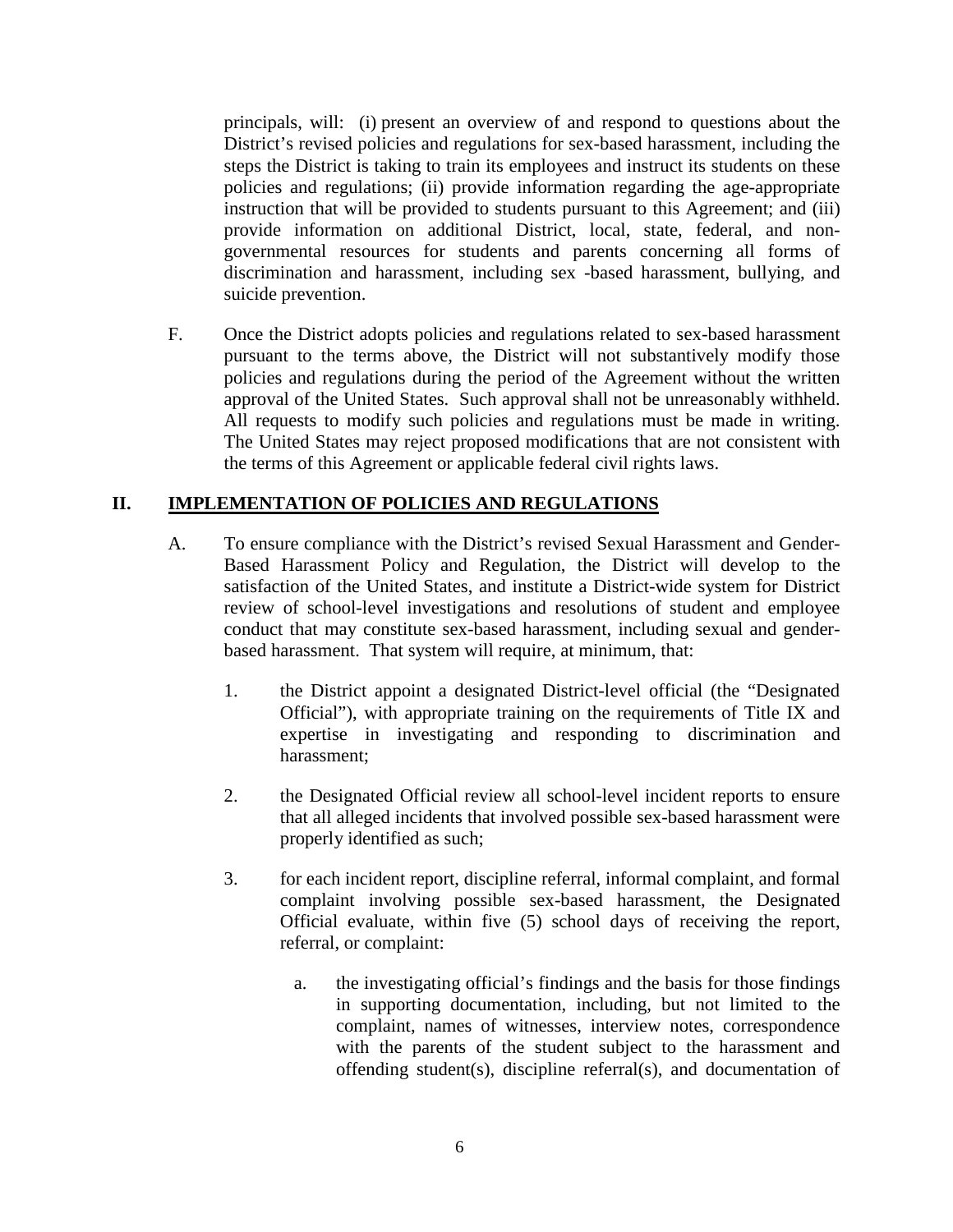any prior incidents of discrimination or harassment involving the student subject to the harassment or the offending student(s); and

- b. whether the school or District's response complied with the revised Sexual Harassment and Gender-Based Harassment Policy and Regulation, including the investigation, the notice provided to the complaining party, and the steps taken to stop the harassment, prevent further harassing incidents and acts of retaliation, remedy harm to the student subject to the harassment, and address educational environment and school climate issues related to or affected by the incident;
- 4. for each instance of sex-based harassment for which the Designated Official determines that the school or District did not follow the revised Sexual Harassment and Gender-Based Harassment Policy and Regulation, the Designated Official will:
	- a. promptly identify all areas where the school's response did not comply with the revised Sexual Harassment and Gender-Based Harassment Policy and Regulation;
	- b. promptly inform the employee(s) who responded to the complaint of the manner in which the response did not comply with the Policy or Regulation, and provide guidance to help ensure that a proper response is provided in the future;
	- c. initiate timely steps to remedy the non-compliance with regard to the particular complaint; and
	- d. within seven (7) school days of receiving the report, referral, or complaint, contact the parents of the student subject to the harassment and offending student(s) to inform them of the Designated Official's review of the complaint, provide them a copy of the revised Sexual Harassment and Gender-Based Harassment Policy and Regulation, and provide the timeline for resolution of the underlying complaint that does not exceed fourteen (14) school days from the date of parental contact; and
- 5. maintain documentation supporting compliance with this Agreement and report quarterly to the Superintendent on compliance with the Agreement.
- B. For the term of this Agreement, the District also will take the corrective action described in ¶ II.A.4. where the United States determines that the District did not respond to incidents of sexual and gender-based harassment in a timely and effective manner.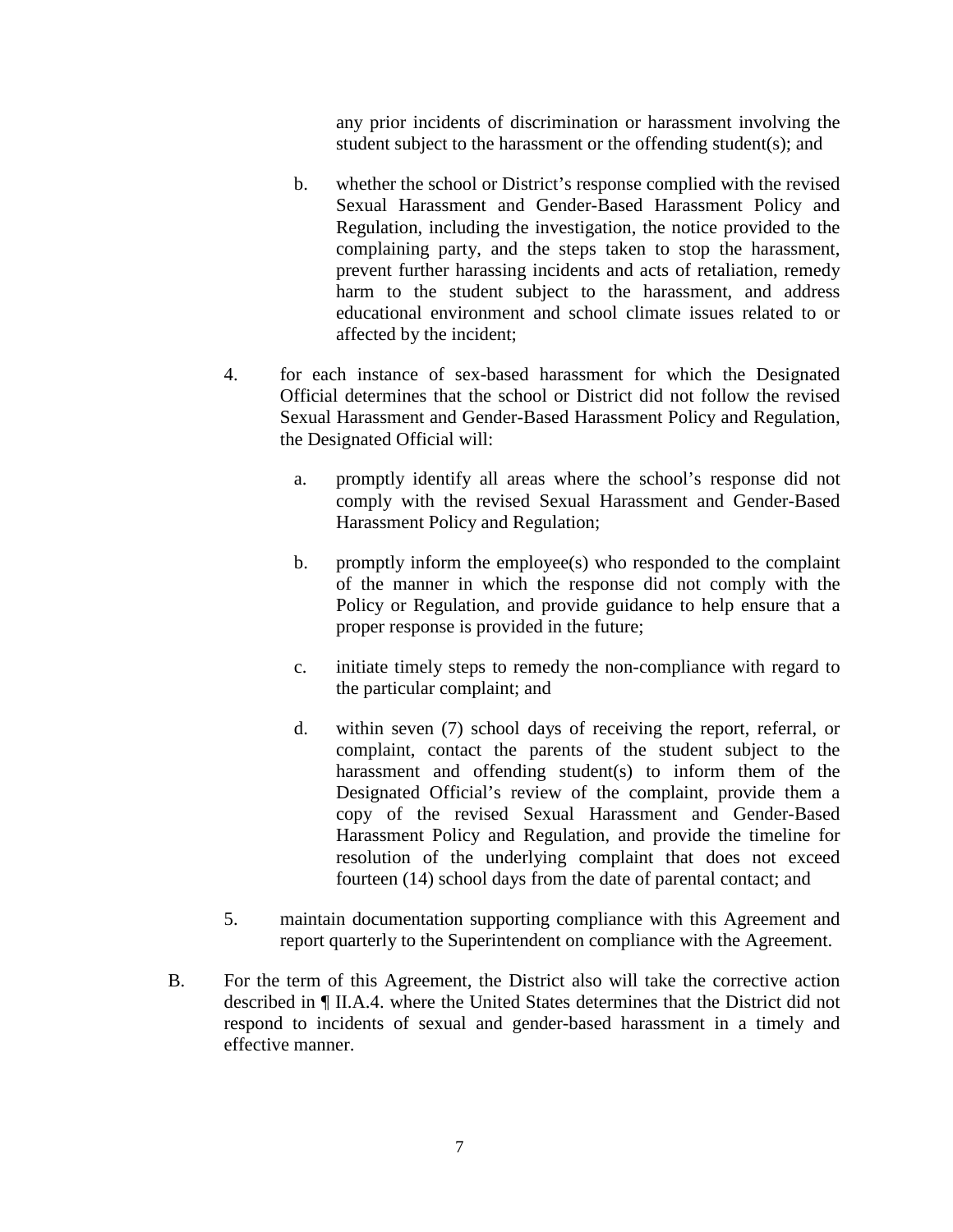### **III. TRAINING AND PROFESSIONAL DEVELOPMENT**

- A. The District will work with the Equity Consultant to provide mandatory trainings on harassment to all students and employees, which will occur annually for the term of this Agreement, as follows:
	- 1. For all students in grades 6-12, and all District-level and school-based administrators, faculty, certified staff, and other staff who interact with students at any grade level, training on harassment, with an emphasis on sex-based harassment, including sexual and gender-based harassment. The purpose of the trainings is to ensure that all students and employees understand their rights and obligations under the District's policies and regulations, as revised. Trainings for students and employees will take place separately.
	- 2. For all students in grades K-5, the Equity Consultant will provide training designed to promote an inclusive and safe educational environment for all students, which will include, but is not limited to, anti-bullying training.
	- 3. The District will work with the Equity Consultant to develop curricula for the trainings specified in ¶¶ III.A.1-2. above. The parties understand that the Board retains its authority under state law to adopt curriculum and materials. The District and/or the Equity Consultant will confer with the United States to ensure that the content of the trainings meets the requirements of this Agreement.
- B. By July 15, 2011, the District will retain the Equity Consultant to develop and provide the student instruction, parent education, employee training, and educational climate assessments described in ¶ I.A., ¶¶ III.A. & C.-E., and ¶¶ IV.A.-B. below.
- C. Starting with the 2011-2012 school year, and then annually thereafter for the term of this Agreement, the District, through consultation with the Equity Consultant, will provide age-appropriate instruction to all of its students as follows. Students in grades 6-12 will receive instruction on harassment, including sexual and gender-based harassment, including: (1) what types of conduct constitutes such harassment; (2) the negative impact that such harassment has on the educational environment; and (3) how students are expected to respond to such harassment that they experience or witness, or of which they otherwise know, including the reporting avenues available. The instruction will be designed to promote sensitivity to and tolerance of the diversity of the student body, and will specifically address harassment issues related to sex, gender, and nonconformity with gender stereotypes. Students in grades K-5 will receive instruction designed to promote an inclusive and safe educational environment for all students,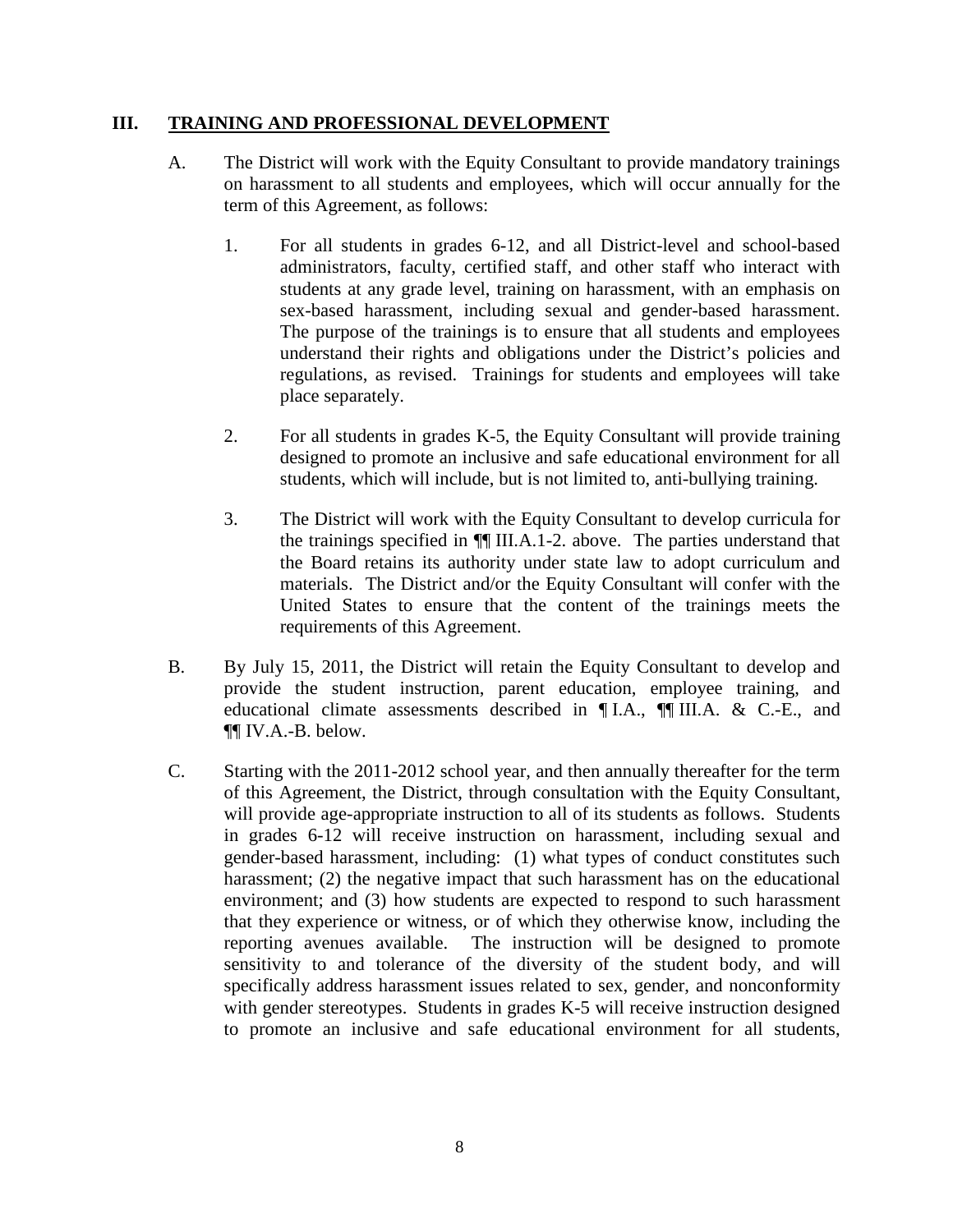including on issues related to bullying. The parties understand that the Board retains its authority under state law to adopt curriculum and materials.<sup>[5](#page-8-0)</sup>

- D. Within thirty (30) school days of the start of the 2011-2012 school year, and then annually thereafter for the term of this Agreement, the District, through consultation with the Equity Consultant, will provide training(s) to its employees on the following topics:
	- 1. in-depth instruction on what type of conduct constitutes sex-based harassment, specifically addressing examples of sexual and gender-based harassment, and a discussion about the negative impact that such harassment has on the educational environment;
	- 2. in-depth discussion on the importance of sensitivity to and tolerance of the diversity of the student body, including, but not limited to, sex, gender, and nonconformity with gender stereotypes;
	- 3. a facilitated discussion on the root causes of sex-based harassment, specifically addressing gender-based harassment, and the harms resulting from such conduct;
	- 4. specific guidance and discussions of steps to take to foster a nondiscriminatory educational environment for students who do not conform to gender stereotypes;
	- 5. a review of the revised policies and regulations; the District's responsibility to respond to sexual and gender-based harassment; how students and employees are expected to respond to incidents of harassment that they experience, witness, or of which they otherwise have knowledge (including specific reporting procedures that are available); and how the school and District are required to respond when such an incident comes to their attention, including, but not limited to, remedial and disciplinary actions;
	- 6. identification of designated staff at each school who are available to answer questions or concerns regarding the policies and regulations or other issues related to sexual and gender-based harassment;
	- 7. clarification that failure by school officials to respond appropriately to sexual and gender-based harassment of which they knew or should have known violates District policy and federal law; and

ı

<span id="page-8-0"></span><sup>&</sup>lt;sup>5</sup> California law provides individual parents/guardians certain rights related to the education of their children. No provision of this Agreement is intended to address such rights. While parents may exercise their rights under state law, the District remains obligated to comply with this Agreement and federal law.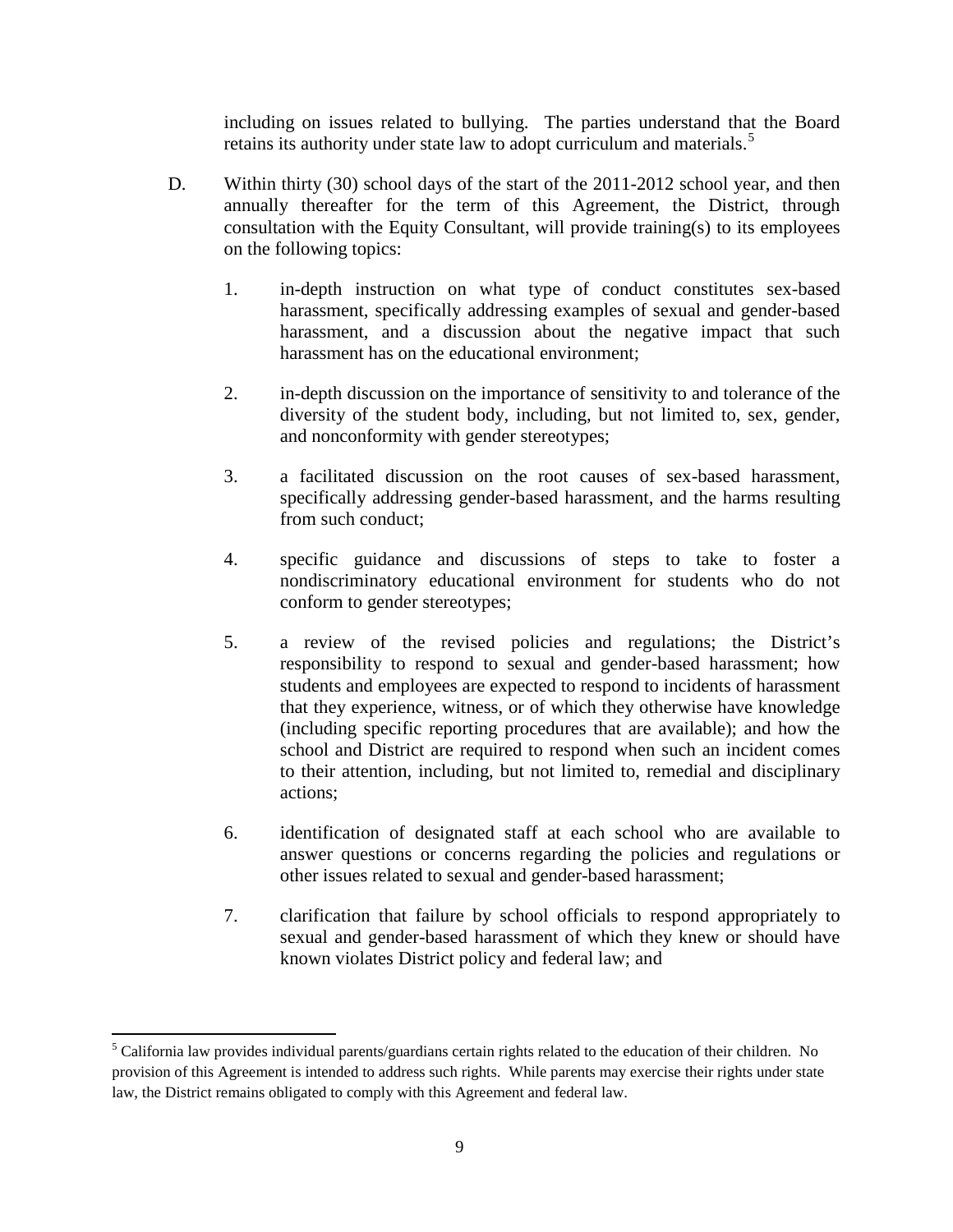- 8. clarification that under federal law, the District is required to take effective action to end harassment, prevent its recurrence, and as appropriate, remedy its effects.
- E. In addition to the employee training described above, on or before August 17, 2011, the District will submit a proposed plan to the United States, developed in consultation with the Equity Consultant, to provide targeted training(s) for certain school-level employees whom the United States believes require additional training regarding their obligations under Title IX and District policies and regulations. The United States will inform the District of the individuals who require this training, based on the information revealed by OCR's investigation. The Equity Consultant will conduct the targeted training within fifteen (15) school days of the start of the 2011-2012 school year. The identified employees will receive the targeted training in addition to any other training on discrimination and harassment provided by the District to its employees. The District's superintendent, Title IX Compliance Officer, the Designated Official, and the principal of each school will also attend the targeted training session(s).
- F. In addition to the employee trainings described above, OCR will provide trainings for school- and District-level administrators, the District's Title IX Compliance Officer, the Designated Official, and all other employees responsible for receiving, investigating, or supervising investigations of complaints of sexual and gender-based harassment on how to identify, investigate and respond to such complaints. Prior to the OCR training, the District will designate a District-level official to attend the trainings who will be responsible for conducting similar trainings within the District on an annual basis thereafter. This training will be provided within thirty (30) school days of the start of the 2011-2012 school year.
- G. The parties understand that the Equity Alliance at Arizona State University, if retained by the District to serve as the Equity Consultant, will provide the services specified in  $\P$  III.A.-E. and  $\P$  IV.A.-B. at no charge to the District or its personnel. Additionally, OCR will provide the services specified in ¶ III.F. at no charge to the District or its personnel. All services provided by the Equity Consultant and OCR in connection with ¶¶ III.A.-F. and ¶¶ IV.A.-B. will be provided at a Board-operated facility in Tehachapi at no cost to participants. The District will be responsible for providing facilities, utilities, payment of employee salaries, and any miscellaneous costs that may be associated with the required trainings. If the District selects a third-party consultant to serve as the Equity Consultant other than the Equity Alliance at Arizona State University, the District will be responsible for any costs associated with the retention of that consultant. In the event that, through no fault of the District, the Equity Alliance at Arizona State University becomes unable to provide the services specified in this Agreement, or becomes unable to provide the services at low or no cost, the United States will agree to a reasonable period of time to allow the District to secure a mutually-agreeable alternative consultant to provide the services specified in this Agreement.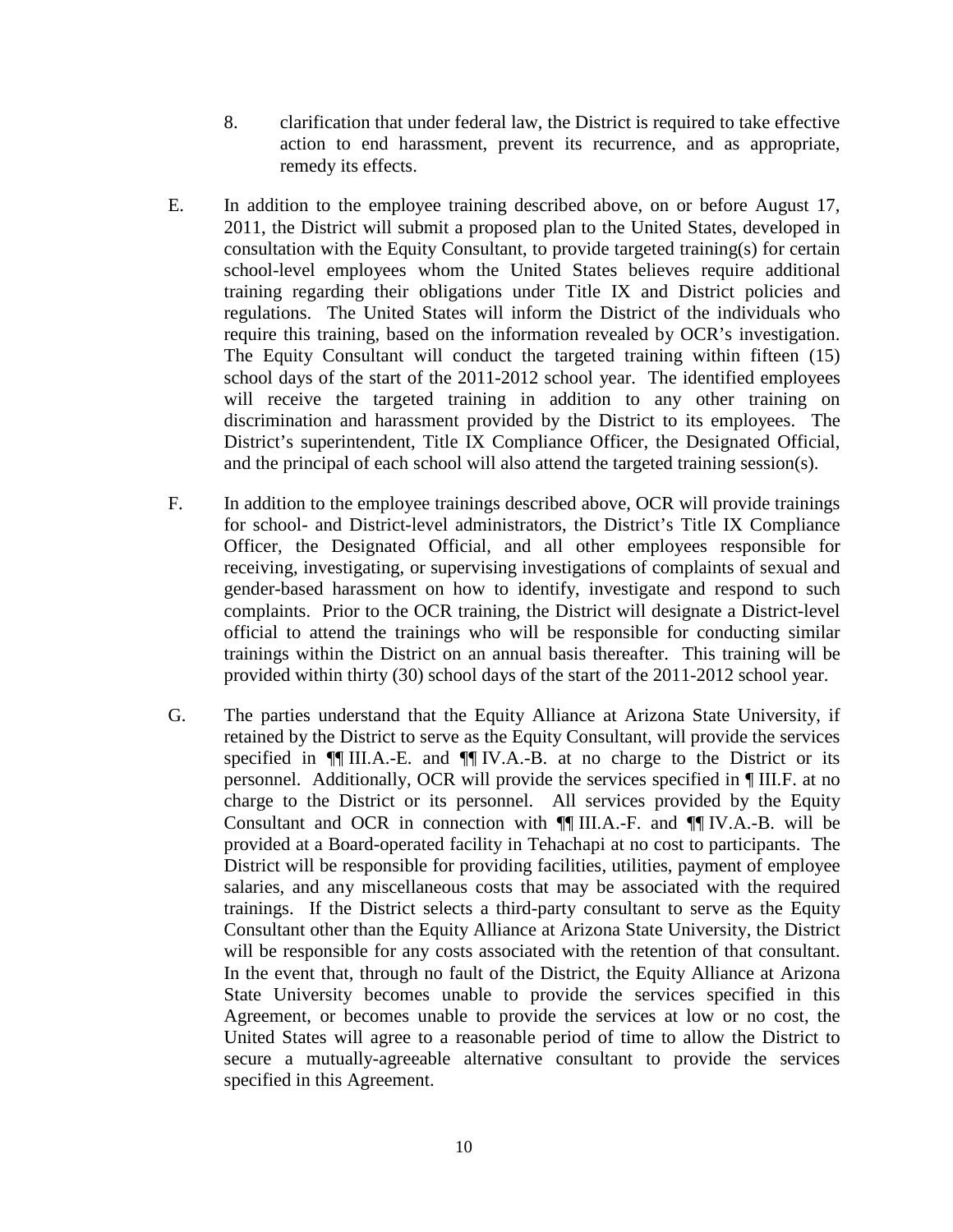## **IV. EDUCATIONAL CLIMATE**

- A. The District will consult with the Equity Consultant to develop one or more school climate surveys for all students in grades 6-12 and all staff to assess the presence and effect of harassment, including sex -based harassment, at each school in the District. The District may create separate, age-appropriate surveys for middle and high school students. The District will consult with the Equity Consultant to develop a separate, age-appropriate school climate survey for students in grades K-5 to assess the inclusiveness and safety of the elementary school environment for all students. Student surveys will be designed and administered consistent with the requirements of California Education Code § 51513. It is the intent of the parties that the student surveys will include no content that would result in the application of California Education Code § 51513. Surveys administered to teachers will be designed and administered consistent with the requirements of California Education Code § 49091.24.
	- 1. The student and staff surveys will be administered in the month of October 2011, the month of April 2012, and annually thereafter in the month of April, and will allow for respondents to answer the survey anonymously.
	- 2. The District will submit an analysis of the results of the survey prepared by the Equity Consultant to the United States within sixty (60) calendar days of the date the surveys are administered for each year this Agreement is in force. The analysis will include recommendations for the climate issues identified through the surveys.
	- 3. Based on a review of the results of the climate surveys and the recommendations of the Equity Consultant, the District will work together in good faith with the Equity Consultant to agree on appropriate corrective actions by the District to address all climate issues related to harassment, including sex -based harassment, identified through the surveys and the Equity Consultant's analysis. The District will implement the agreed upon actions and notify the United States of its actions.
- B. In conjunction with the Equity Consultant's assessment and analysis described in ¶ IV.A., the Equity Consultant will assess whether each school should designate a staffed "safe space" location that is available for all students. If the Equity Consultant recommends the creation of such a location, the District will:
	- 1. ensure that the designated locations are supervised by teachers or staff who have been trained on the District's revised policies and regulations and who have the necessary training and expertise to recognize and respond to all forms of discrimination and harassment, including sex based harassment;
	- 2. notify all parents, students, and employees at each respective school in writing, on the District's website, and through prominently displayed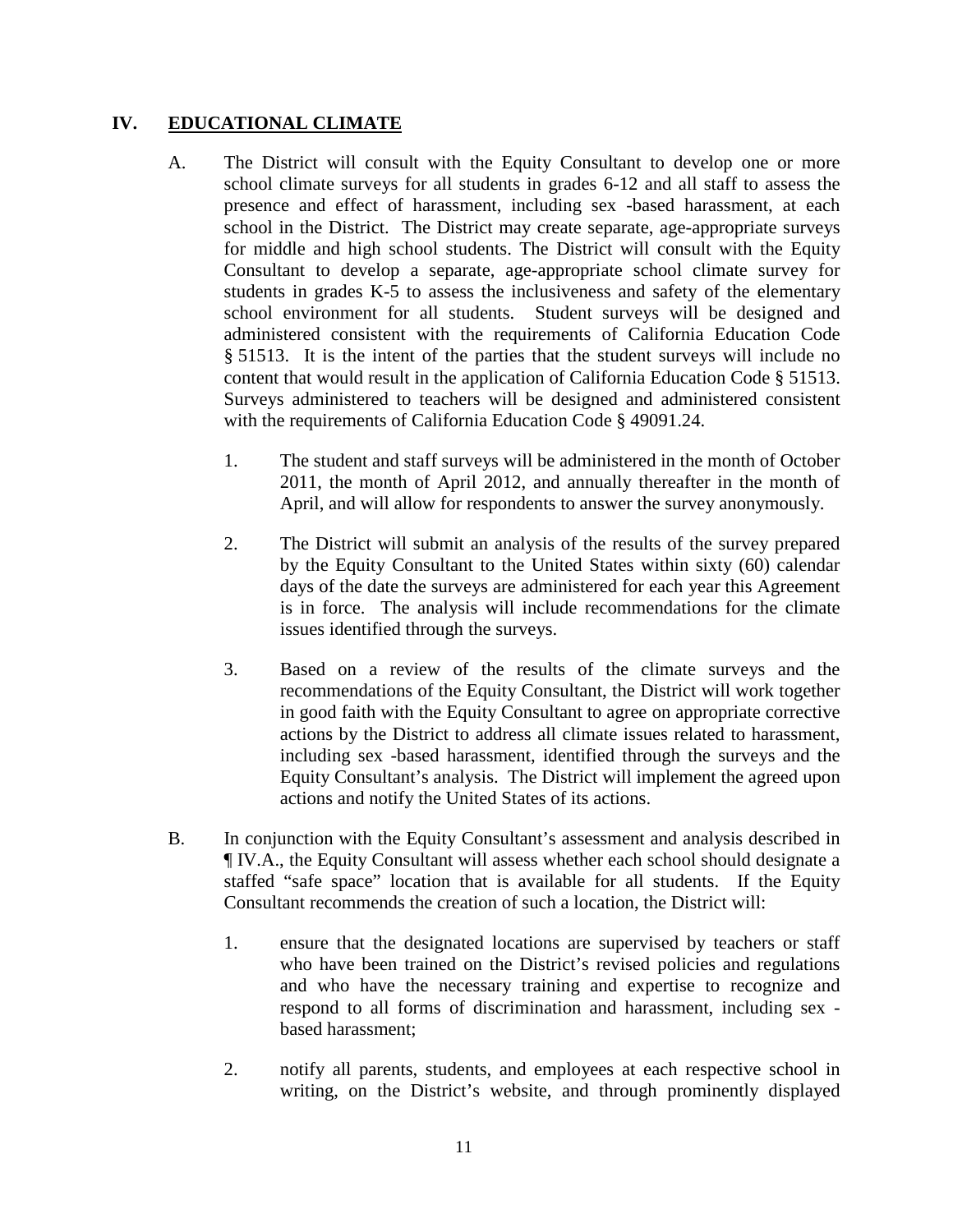posters of the availability, location, and hours of operation of the designated location;

- 3. verify in a written statement to the United States that the designated locations have been created; the date and hours the locations it will be operational; the location and description of the space; the name and title of all employees who will staff the designated location; the date that each individual was trained on the District's revised policies and regulations; and the manner in which notice of the staffed location was provided to students, parents, and employees; and
- 4. annually reevaluate, in consultation with the Equity Consultant, whether students use the designated locations and whether they are effective in improving the climate for students who have experienced and/or are concerned about harassment, including sex -based harassment.
- C. Within thirty (30) school days of the start of the 2011-2012 school year, the District will form an Advisory Committee ("Committee") that includes a Districtlevel administrator, one administrator each from Jacobsen Middle School and Tehachapi High School, at least two students each from Jacobsen Middle School and Tehachapi High School, at least three parents of students who attend those schools, and other individuals that the District determines appropriate, such as representatives from relevant community-based organizations, to advise the District regarding how best to foster a positive educational climate free of sexual and gender-based harassment. The District will consider the recommendations of the Equity Consultant when determining the composition and functions of the Committee.
	- 1. The District will designate an employee to coordinate the Committee's meetings and work ("Committee Coordinator").
	- 2. The Committee will meet a minimum of two (2) times each semester.
	- 3. The Committee will maintain documentation of the date and duration of each meeting and notes from the meeting.
	- 4. The Committee Coordinator will prepare a written summary of the recommendations and suggestions of the Committee, including but not limited to:
		- a. strategies for preventing harassment and ensuring that District students understand their right to be protected from discrimination, including sexual and gender-based harassment, and to be protected from retaliation for reporting alleged discrimination;
		- b. strategies to ensure that students understand how to report possible violations of the policies, regulations, and internal guidance related to harassment, including sex -based harassment, and that students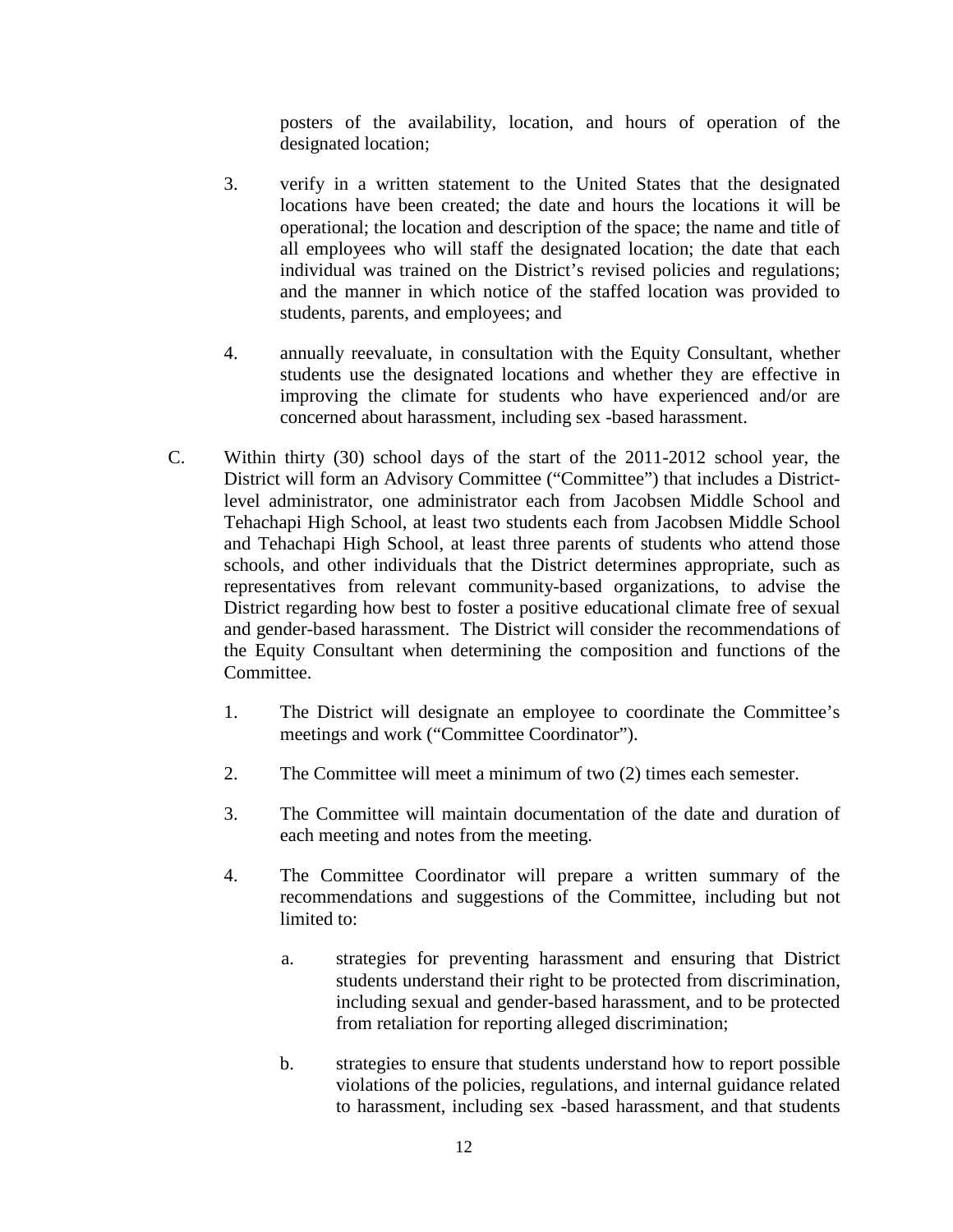are aware of the District's obligation to promptly and effectively respond to complaints alleging harassment; and

- c. specific suggestions for developing an effective student orientation program that promotes respect and tolerance for others and takes steps reasonably designed to prevent the creation of a hostile environment, with an emphasis on sex -based harassment, including what role students can play in the orientation program.
- 5. The Committee will recommend outreach strategies to families related to the District's anti-harassment program.
- D. At each school with locker room facilities, the District will designate employees to monitor the locker rooms during all changing times for physical education and after-school activities. The designated employees will be trained on sexual and gender-based harassment and the District's policies and regulations.
- E. The District will accommodate any student who, out of concern about harassment, wishes to change his or her clothes for physical education classes and after-school activities in an alternative private space or during an alternative changing time.
	- 1. The District will provide the alternative changing space or time in a manner which protects the student's confidentiality, minimizes stigmatization, and affords the student an equal opportunity to participate fully in physical education classes and athletic activities.
	- 2. The District will provide parents and students with written notification of the availability of, and instructions on how to make a request for, these accommodations.
- F. The District will develop a monitoring program to assess the effectiveness of its anti-harassment efforts. At the conclusion of each school year, the District will conduct an annual assessment of the effectiveness of its anti-harassment efforts. Such assessment will include:
	- 1. Consultation with the Committee established pursuant to item ¶ IV.C. above;
	- 2. Student and parent surveys (*see* ¶ IV.A above) and at least one public meeting (*see* ¶ I.E. above) each school year to identify student and parent concerns and to determine where and when sexual and gender-based harassment occurs;
	- 3. A review of all reports of harassment and District responses (*see* ¶ II.A. above);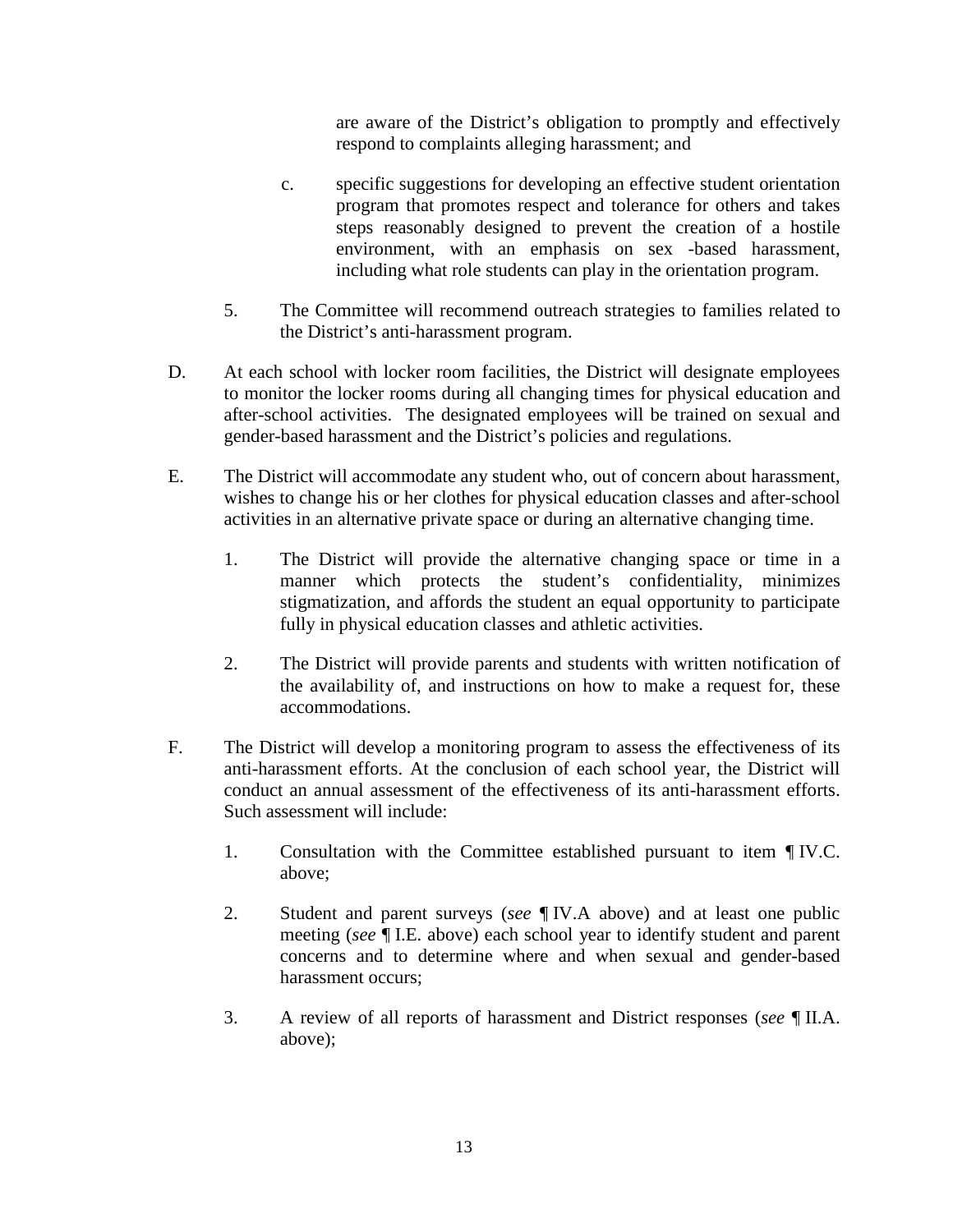- 4. Evaluation and analysis of the data collected, including a disaggregated assessment of whether the reported incidents of harassment have increased or decreased in number and severity;
- 5. Evaluation of all measures designed to prevent or address sexual and gender-based harassment to ensure that they do not expose students to further harassment, unnecessarily restrict any student's full access to all educational opportunities offered by the school, or result in disciplinary actions for any student who opts to utilize one or more of the accommodations provided to students concerned about harassment; and
- 6. Proposed recommendations for improvement of the District's antiharassment program and timelines for the implementation of the recommendations.
- G. Based on the Letter of Finding issued by the United States, District policies and procedures, the terms of this Agreement, and any other relevant information in the District's possession, the District, within sixty (60) calendar days of the execution of this Agreement, will conduct an investigation to determine whether any employee, including but not limited to the Principal and former Vice Principal of Jacobsen Middle School, and the teachers assigned to the Student's Middle School Physical Education classes, should be subject to corrective action because those employees had notice of the harassment of the Student and failed to take timely and appropriate action. The District will notify the United States of its findings and actions.

# **V. CORRECTION OF PREVIOUSLY RELEASED INFORMATION**

A. Within thirty (30) calendar days of the entry of this Agreement, the District will review for accuracy the information it has previously provided to parents and members of the school community, including information posted on its website, notices and newsletters sent to staff, parents, and community members, and other publicly available information released by the District, related to its investigation and resolution of all allegations of harassment against the Student, and will take appropriate action to correct any inaccurate information. The District will submit drafts of any written statements to the United States for its review and approval prior to releasing such statements publicly. Additionally, within thirty (30) days of the entry of this Agreement, the District will submit to the United States a draft statement for inclusion in Jacobsen Middle School's Parent Newsletter designed to promote tolerance of diversity at school, specifically regarding sex and nonconformity with gender stereotypes.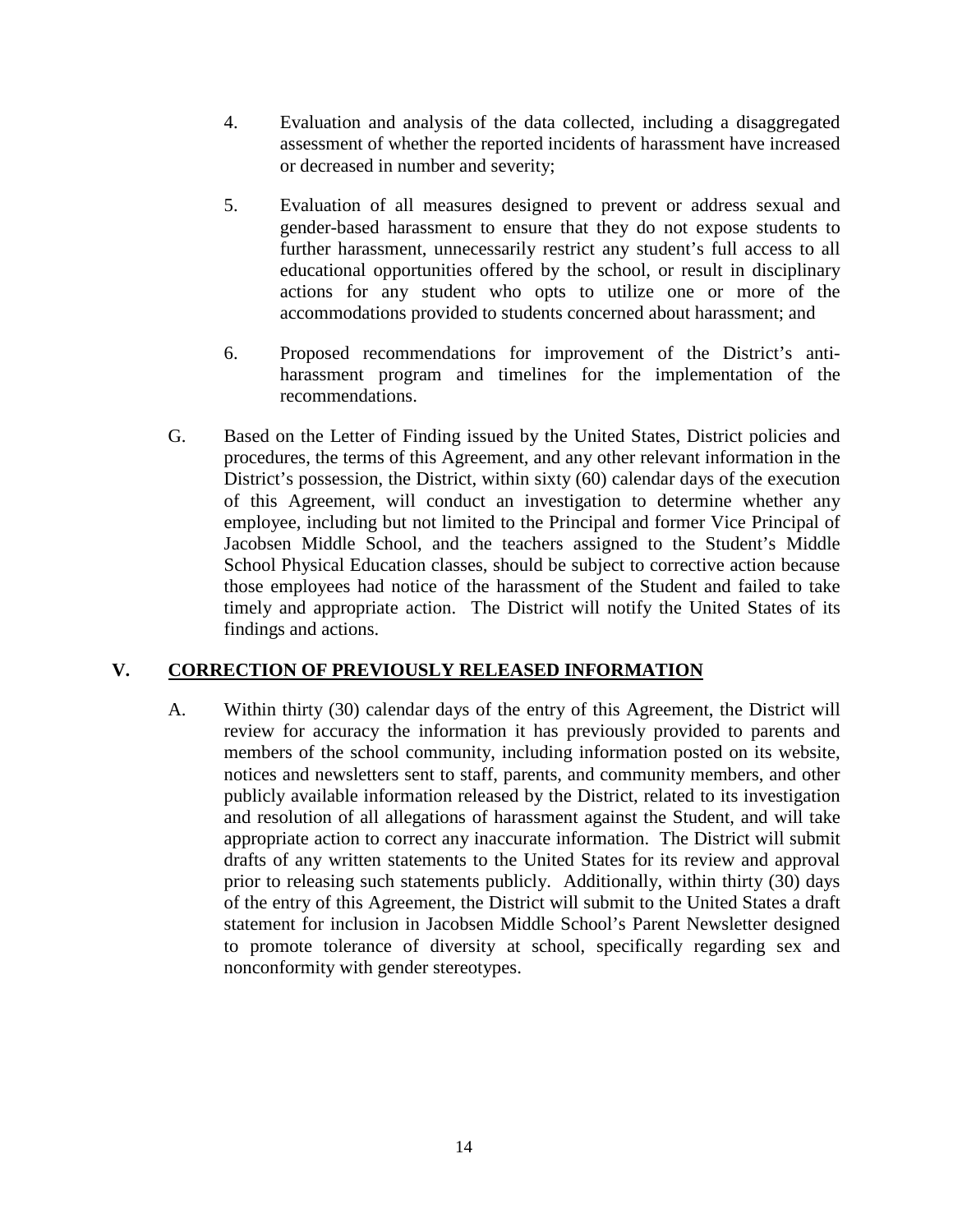## **VI. REPORTING**

- A. The District will provide the United States all documents and information identified in Sections I through V in accordance with the timelines set forth above. If the District, despite its good faith efforts, anticipates its inability to meet any timeline set forth in this Agreement, it will immediately notify the United States of the delay and the reason for it. The United States may provide a reasonable extension of the timeline at issue.
- B. The District will provide documentation of its compliance with this Agreement through written compliance reports, which will be produced to the United States on December 1 and June 1 of each year this Agreement is in force. Each compliance report will cover the immediately preceding semester, and will include the following information and documents:
	- 1. The date and duration of each training session required by this Agreement; copies of all agendas for such training sessions; and copies of the training materials distributed at student and employee trainings.
	- 2. The name and position of the employees who attended each training; the name and position of employees who were required to attend a training, but did not; the number of students, by school and grade, who did not attend a training; and the rescheduled training date for those employees who did not attend a mandatory training. The District will provide additional verification of completed training for those individuals who received rescheduled training.
	- 3. The date and duration of all targeted trainings provided pursuant to ¶ III.E.
	- 4. For each individual who receives targeted training, a signed statement by the individual acknowledging that he or she has reviewed the District's revised policies and regulations, has received the general employee training, has received the targeted individual training, and understands his or her obligations to respond to sexual and gender-based harassment under District policy and federal law.
	- 5. Copies of all incident reports, discipline referrals, informal complaints, and formal complaints related to sexual and gender-based harassment and harassment based on sexual orientation, and all documentation related to such incidents (*e.g.*, interview notes, correspondence with the parents of the student subject to the harassment and offending student(s), discipline referral(s), statements of findings and remedial action, and prior incidents of discrimination or harassment involving the student subject to the harassment or the offending student(s)).
	- 6. Certification by the Designated Official that he or she has reviewed all incident reports, discipline referrals, informal complaints, and formal complaints related to bullying, discrimination, and harassment based on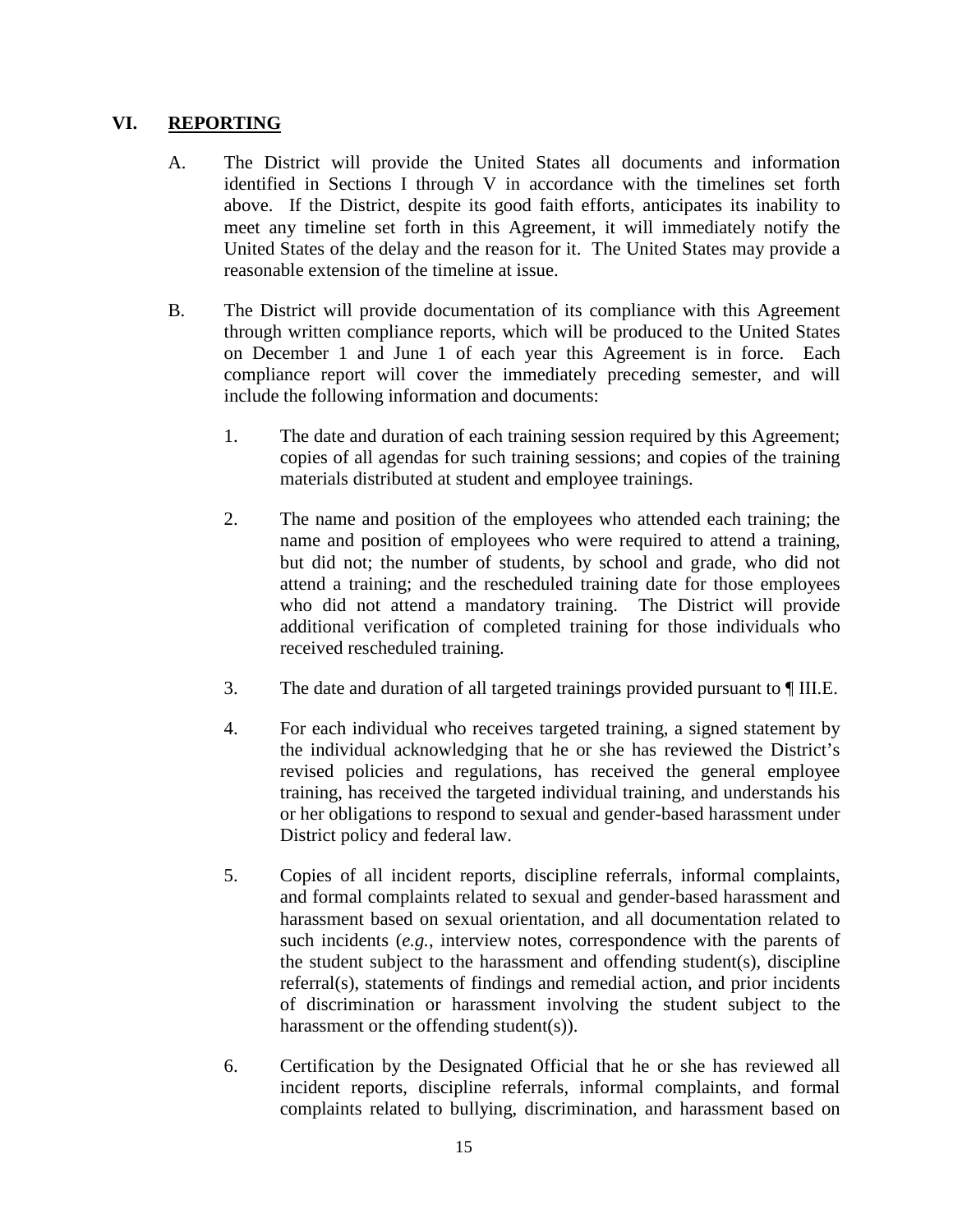sex, including nonconformity with sex stereotypes, and sexual orientation, and all documentation related to such incidents, to determine whether any incidents, allegations, or complaints were not properly identified, investigated, or resolved consistent with District policies and procedures.

- 7. Certification by the Designated Official that for each instance where the school or District did not follow the District's policies and procedures when responding to an incident, allegation, or complaint related to bullying, discrimination, and harassment based on sex, including nonconformity with sex stereotypes, and sexual orientation, the Designated Official, at a minimum, took the following corrective action: (a) reviewed all documentation from the incident, (b) identified all areas where the school or District response did not comply with District policies and procedures, (c) initiated timely steps to remedy violations of District policies and procedures, and (d) contacted the parents of the student subject to the harassment and the offending student to inform them of the Designated Official's involvement in the matter, the applicable policies and procedures, and the timeline for resolution of the underlying complaint.
- 8. Documentation supporting each element of the Designated Official's certification of corrective action, described in ¶ VI.B.7. above.

# **VII. ENFORCEMENT**

l

- A. The United States may enforce the terms of this Agreement, Title IX, Title IV, and all other applicable federal laws.
- B. If OCR or the DOJ determines that the District has failed to comply with the terms of this Agreement or has failed to comply in a timely manner with any requirement of this Agreement, one or both agencies will so notify the District in writing and will attempt to resolve the issue(s) in good faith with the District. If the United States is unable to reach a satisfactory resolution of the issue(s) within thirty (30) days of providing notice to the District, OCR may initiate administrative compliance proceedings<sup>[6](#page-15-0)</sup> and DOJ may initiate civil enforcement proceedings in federal court.
- C. The District understands that the United States will monitor this Agreement until it determines that the District has fulfilled the terms of this Agreement and is in compliance with all applicable federal civil rights laws regarding the issues identified in the Letter of Findings in this case. This Agreement may not be terminated prior to July 1, 2016.
- D. The District further understands that the United States retains the right to evaluate the District's compliance with this Agreement, including the right to conduct site

<span id="page-15-0"></span><sup>6</sup> OCR may initiate compliance proceedings under 34 C.F.R §§ 100.8-100.12 and 34 C.F.R Part 101.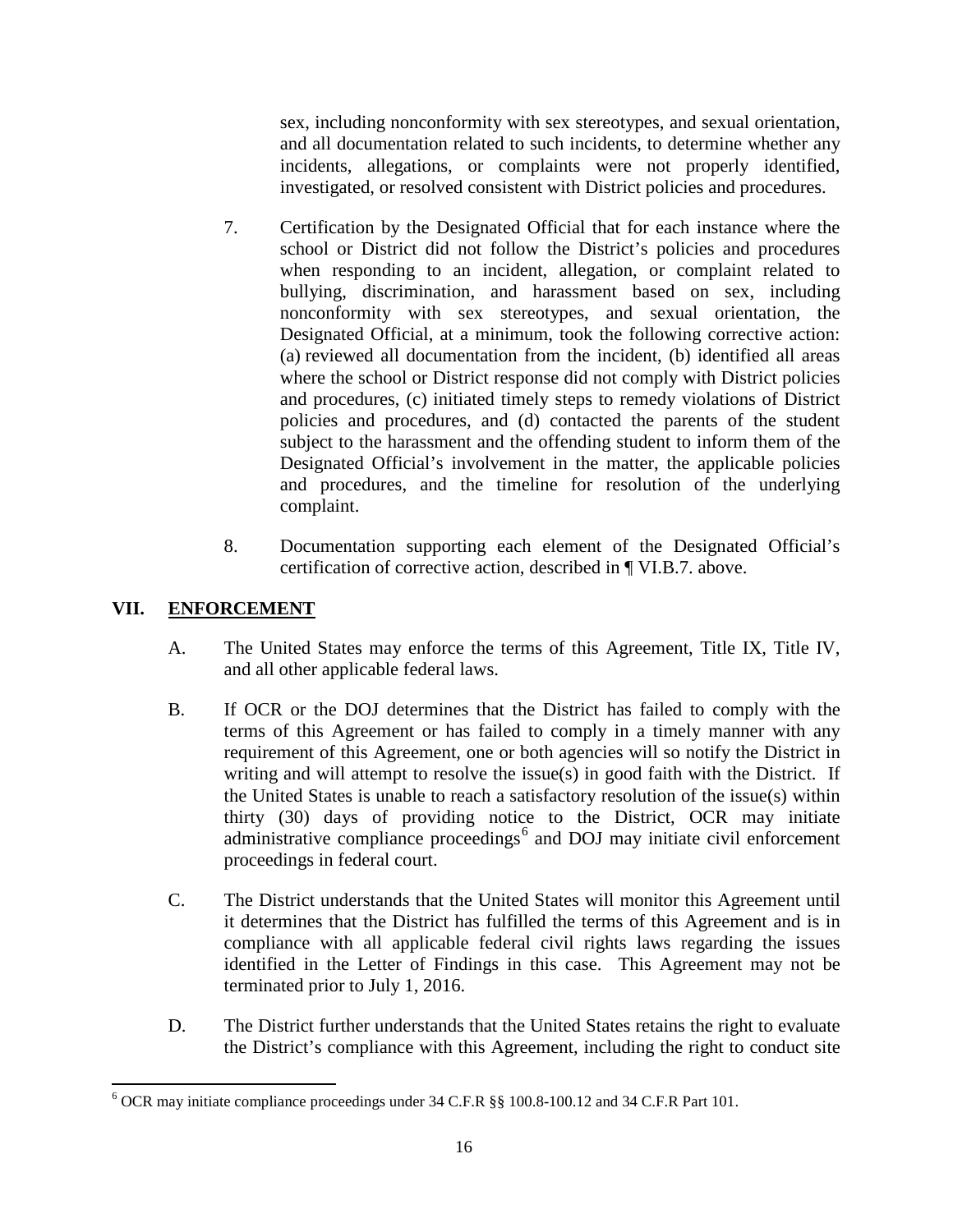visits, observe trainings, interview District staff and students (including *ex parte* communications with students and employees other than school and District administrators), and request such additional reports or data as are necessary for the United States to determine whether the District has fulfilled the terms of this Agreement and is in compliance with federal law.

E. By signing this Agreement, the District agrees to provide data and other information in a timely manner in accordance with the reporting requirements of this Agreement.

## **VIII. MISCELLANEOUS**

- A. This Agreement is entered into and shall be construed and interpreted in accordance with the laws of the United States and the State of California.
- B. This Agreement is for the purpose of resolving a disputed claim and is not, and shall not be construed as, an admission of liability, fault, or wrongdoing of any kind by the District.
- C. It is the District's intent that any actions of the District or its personnel taken to comply with this Agreement are subsequent remedial or precautionary measures, evidence of which is inadmissible to prove negligence or culpable conduct in connection with the events underlying this Complaint pursuant to California Evidence Code § 1151.
- D. The parties will bear their own attorneys' fees and costs in connection with the Complaint.
- E. No earlier than July 1, 2016 and upon full compliance with the terms of this Agreement, any and all claims associated with the Complaint which the United States may have against the District, its predecessors, successors, boards, board members, employees, representatives, or agents will be resolved.